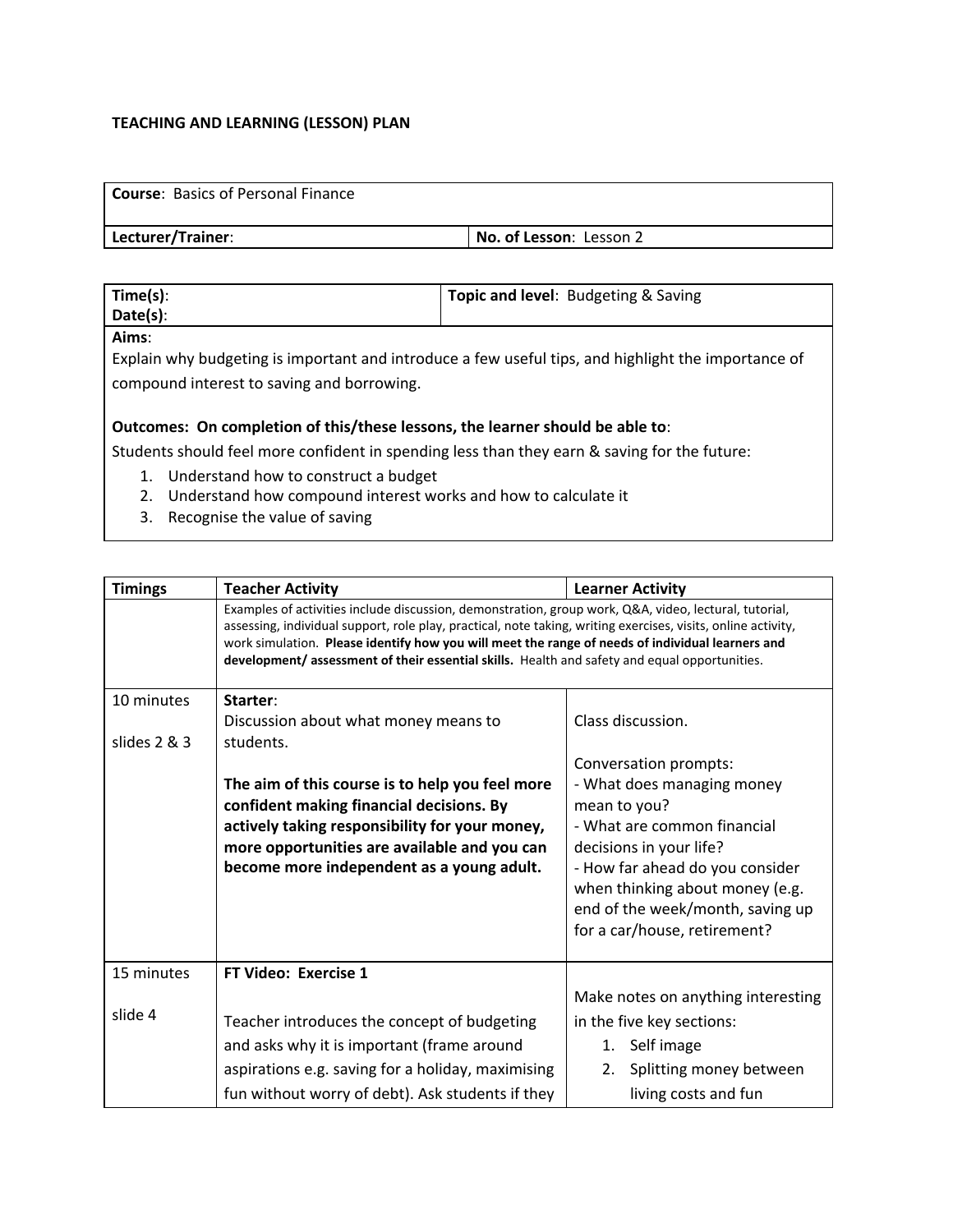|              | feel confident managing their cash flow. Watch<br>video and then short 5 min class discussion on<br>what they found interesting<br><b>TBC Lucy K video 3</b>                                                               | Spending less than you<br>3.<br>earn<br>4. Saving<br>Student debt<br>5. |
|--------------|----------------------------------------------------------------------------------------------------------------------------------------------------------------------------------------------------------------------------|-------------------------------------------------------------------------|
| 10 minutes   | <b>Budget Construction: Exercise 2</b>                                                                                                                                                                                     | Students should construct a simple                                      |
| slide 5      | Teacher shows a slide with Alex's financial<br>commitments and asks students to construct a<br>monthly budget:                                                                                                             | monthly budget for Alex                                                 |
|              | Income: £1,400<br>Saving for car: £200 (£1000 / 5 months)<br>Rent: -£350<br>Utilities -£100<br>Groceries: £-300<br>$Net = £450$                                                                                            |                                                                         |
| 10 minutes   | <b>Saving &amp; Compound Interest:</b>                                                                                                                                                                                     | Students watch video, observe                                           |
| slides 6 & 7 | £7 millionaire compound savings video                                                                                                                                                                                      | calculator and discuss                                                  |
|              | Use Barclays calculator (age 18, either gender,<br>use savings aged 68, £30k annual salary, £0<br>saved so far, 10% of income saved, don't know<br>how money invested, £20,100 needed in<br>retirement. Write down number. |                                                                         |
|              | Now change % of income saved from 10-15%.<br>Look at the change in the overall money<br>available.                                                                                                                         |                                                                         |
|              | Watch video and discuss what is interesting,<br>particularly how a small increase in % of income<br>saved = a huge increase in long term savings<br>due to compound interest.                                              |                                                                         |
|              | Highlight that the same effect occurs on debt as<br>savings                                                                                                                                                                |                                                                         |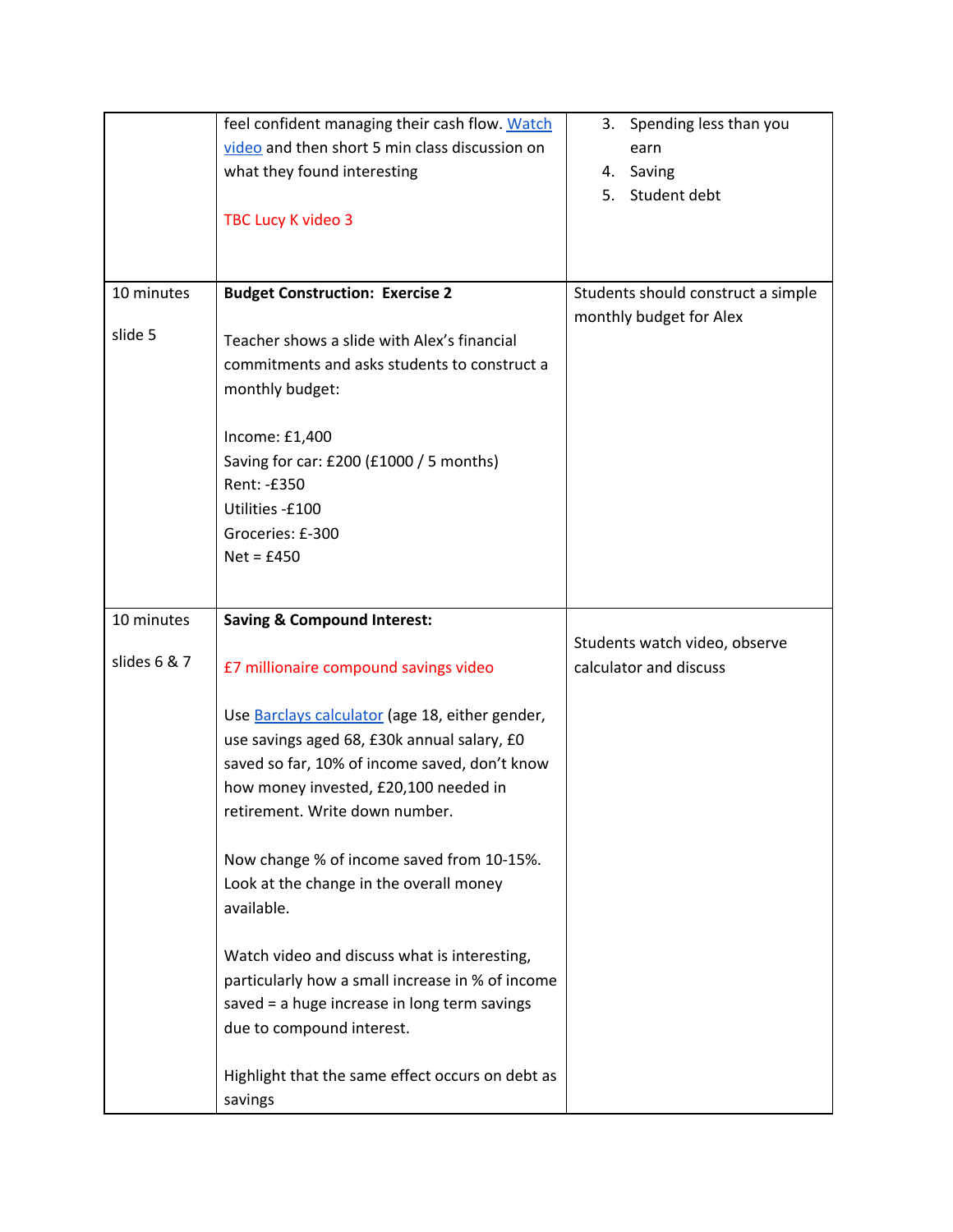| 5 minutes | Conclusion:<br>Go to<br>https://elioragames.com/courses/basics-of-fina<br>ncial-literacy/lessons/lesson-2-budgeting-savin<br>g-borrowing/quizzes/test-budgeting-saving-bor<br>rowing/<br>Do 3-5 questions as a class and discuss whether<br>students feel more confident in spending less | Quiz illustrating important budget<br>management questions; encourage<br>students to explain their decisions,<br>discuss the key lessons from each<br>scenario. |
|-----------|-------------------------------------------------------------------------------------------------------------------------------------------------------------------------------------------------------------------------------------------------------------------------------------------|-----------------------------------------------------------------------------------------------------------------------------------------------------------------|
|           | than they earn & saving for the future?                                                                                                                                                                                                                                                   |                                                                                                                                                                 |

**Resources required**:

● Budgeting/saving slide deck

## **Additional Material**:

Mini-course and test on Basics of Financial Literacy: [www.elioragames/basics-of-financial-literacy-mini-course-test/](http://www.elioragames/basics-of-financial-literacy-mini-course-test/)

**Methods of assessment during this lesson/training session**:

5 Multiple-Choice Questions, discussion as a group:

**Evaluation**: Please put brief comments on the effectiveness of this/these lesson(s). You may wish to use this as prompt for discussions for your course/subject log book under the heading teaching and learning. Please comment on, where appropriate, inclusive learning, achievement and learner feedback. Differentiations, Equal Opportunities.

**What were the strengths of this lesson?**

**What were the weaknesses of this lesson?**